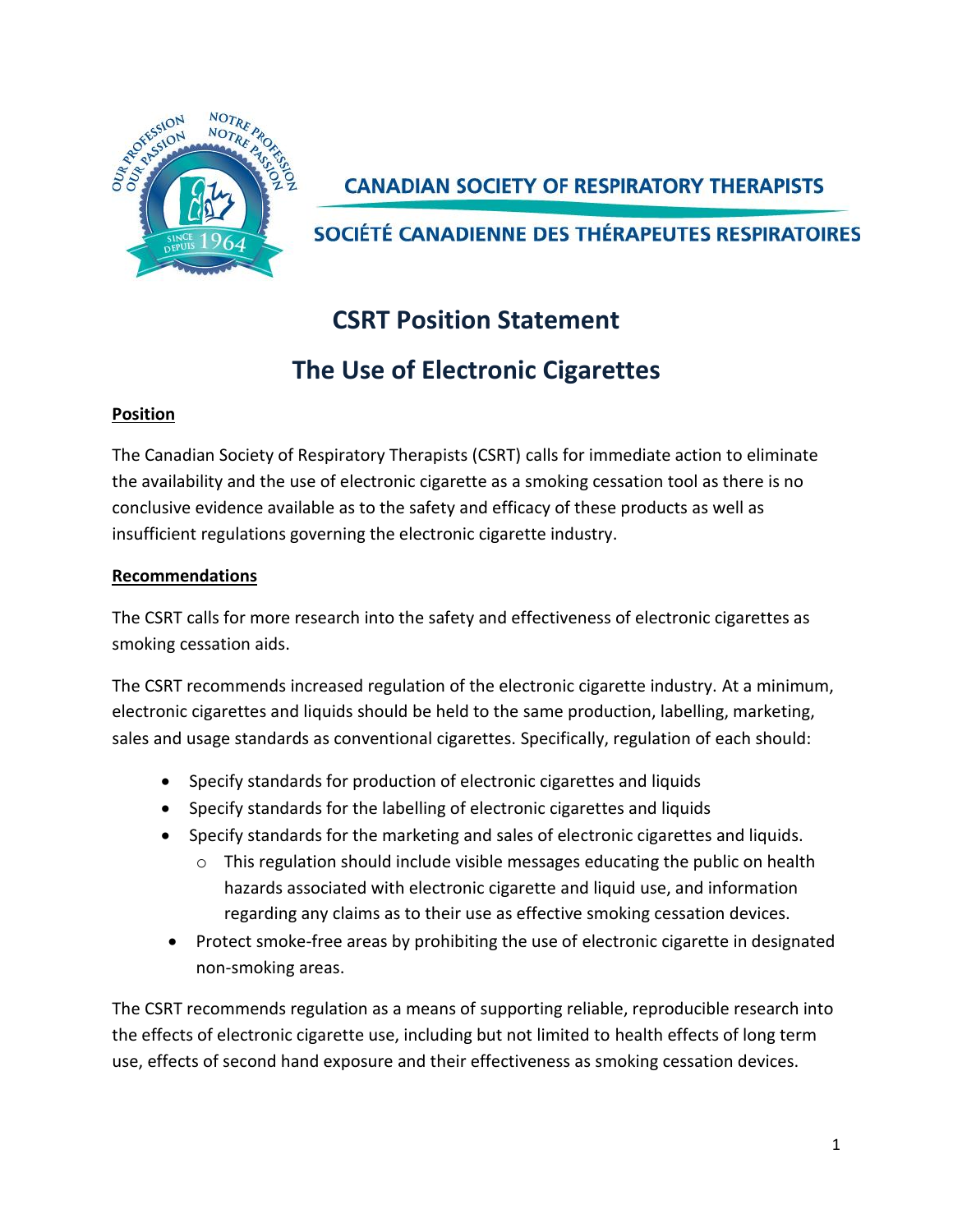### **Rationale**

Electronic cigarettes have grown in popularity in recent years. Non-nicotine containing electronic cigarettes that do not make smoking cessation claims are currently legal for sale in Canada [1]. Electronic cigarette liquid that contains nicotine has not been approved for sale in Canada [1], although nicotine-containing liquids are available to the Canadian consumer.

Despite the lack of unbiased and evidence-based research regarding electronic cigarettes as smoking cessation devices, some users adopt these devices as smoking cessation aids or use them in place of conventional cigarettes [1]. Users may also adopt them with the intent of reducing their exposure to the addictive and/or harmful chemicals contained in conventional cigarettes [2].

Recent evidence suggests that electronic cigarettes may impede cessation of conventional cigarette use [3, 4], induce a desire to use conventional cigarettes in adults with a cigarette smoking history [5] and produce intent to use conventional cigarettes in non-smoking youth [6].

Although electronic cigarettes deliver lower levels of certain toxins when compared to conventional cigarettes, inhaled and exhaled vapors can contain known respiratory irritants [7] and chemicals with a known negative biologic effect [4]. It is important to note that the longterm effect of exposure to these substances from electronic cigarettes remains unknown [4].

Electronic cigarettes also produce respirable particulate matter in the range compared to conventional cigarettes [8]. (Respirable particulate matter is associated with cardiorespiratory disease.)

Until reliable independent research confirms electronic cigarettes as either a safe smoking cessation tool or safe alternative to conventional cigarette use, the CSRT does not support its usage and strives to protect the health and safety of the public. The CSRT strongly advocates for the use of smoking cessation aids that have been proven to be effective through evidencebased research.

Electronic cigarettes lack a regulatory framework to ensure the safety for users and those in the vicinity of users. This has resulted in highly variable concentrations of nicotine and other components in the e-liquids used in electronic cigarettes, and in the resulting vapors [9].

There is a wide variety of vaporizing devices on the market [4]. The design of these devices coupled with user inhalation pattern may impact the delivery of chemicals to the user and those in the vicinity of their use [10].

The lack of regulation in e-cigarette liquid composition and in vaporizer design hinders the completion of reliable research into these devices [9]. The large inconsistency in e-liquid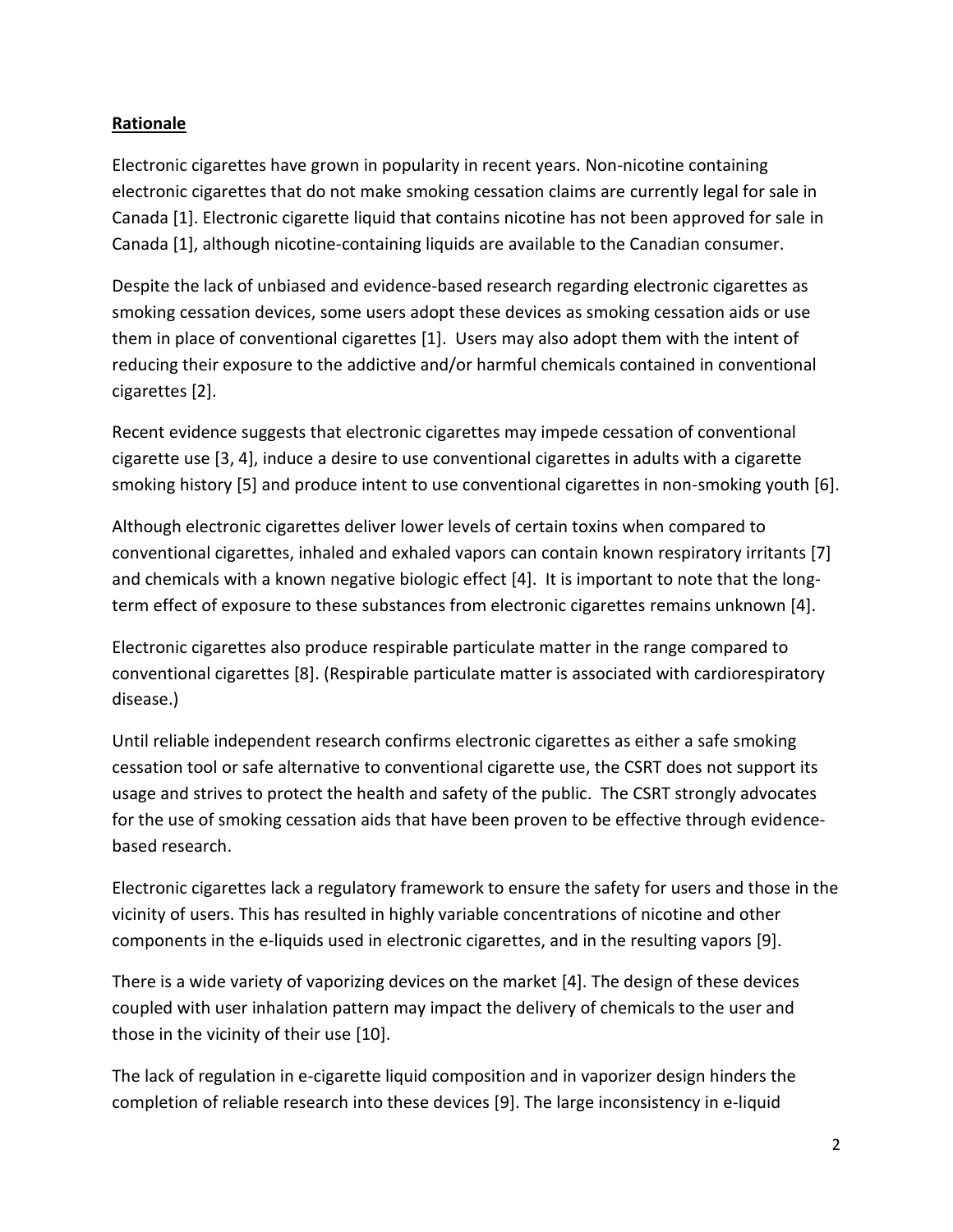contents, vaporizer function and design, and the development of new generations of electronic cigarettes, make it difficult to generalize the results from research to practice [4]. This variability must be taken into consideration during the regulation and implementation of these devices.

#### **About the CSRT**

The CSRT is the national professional association representing over 3,800 respiratory therapists across Canada. The CSRT is also the credentialing agency for respiratory therapists who practice in non-regulated jurisdictions, administers the accreditation process for respiratory therapy education programs and promotes the respiratory therapy profession at the national and international level.

### *Approved by the CSRT Board of Directors on April 8, 2016*

#### **Citations**

- **[1]** Propel Centre for Population Health Impact, "Tobacco Use in Canada: Patterns and Trends, Special Supplement: E-cigarettes in Canada," University of Waterloo, Waterloo, 2015.
- **[2]** K. Choi and J. L. Forster, "Beliefs and experimentation with electronic cigarettes: a prospective analysis among young adults," *Am J Prev Med,* vol. 46, pp. 175-178, 2014.
- **[3]** S. E. Adkison, R. J. O'Connor, M. Bansal-Travers, A. Hyland, R. Borland, K. M. Cummings, H. H. Yong, A. McNeill, J. F. Thrasher, D. Hammond and G. T. Fong, "Electronic nicotine delivery systems: international tobacco control four-country," *Am J Prev Med,* vol. 44, pp. 207-215, 2013.
- **[4]** R. Grana, N. Benowitz and S. A. Glantz, "E-cigarettes: A Scientific Review," *Circulation,* vol. 129, pp. 1972-1986, 2014.
- **[5]** A. E. Kim, Y. O. Lee, P. Shafer, J. Nonnemaker and O. Makarenko, *Adult smokers' receptivity to a television advert for electronic nicotine delivery systems,* 2013.